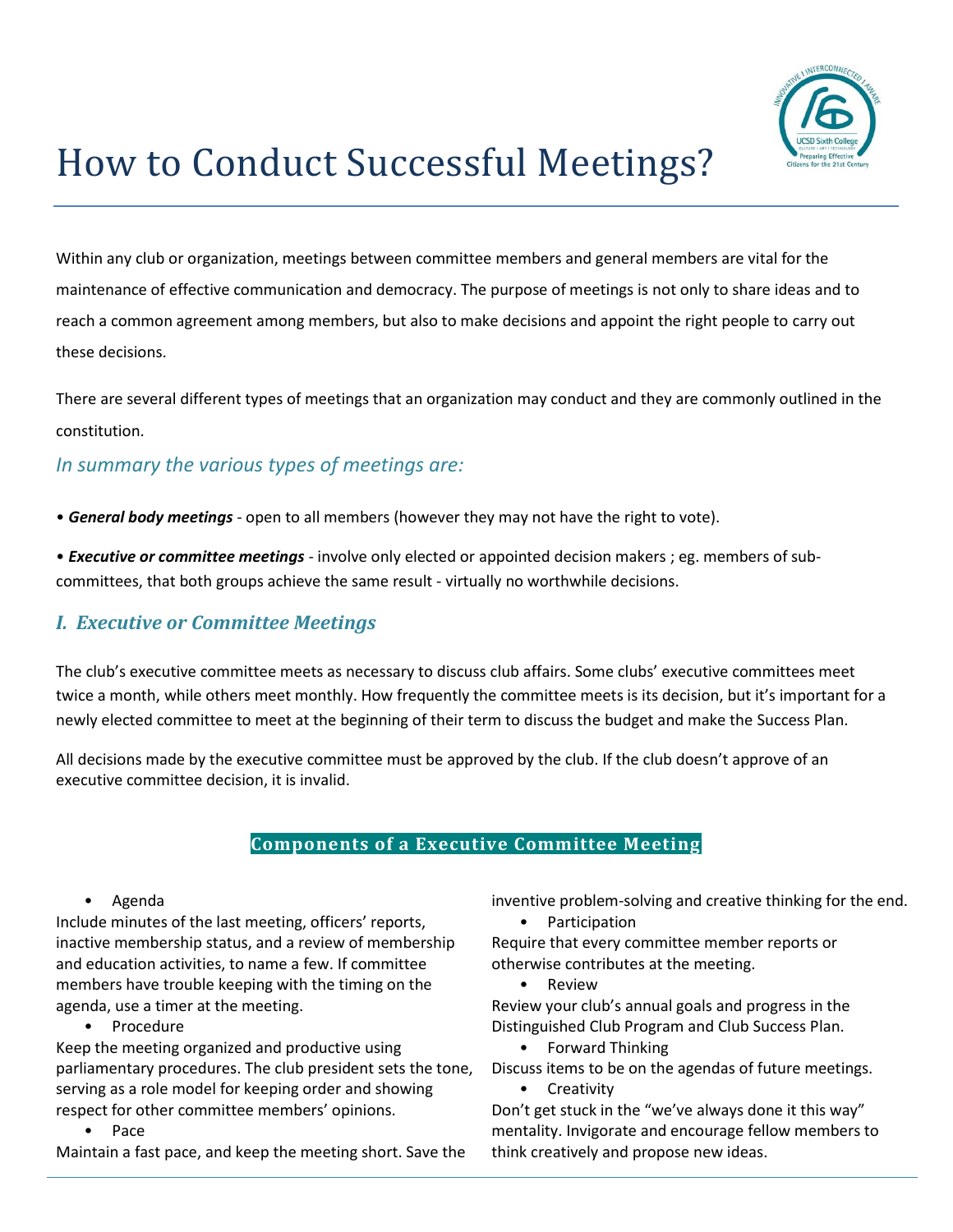## *II. General Body Meetings (with more details and procedures about me etings)*

Many clubs have a meeting time which has been etched in tradition, for example 7.30pm at the lodge on the first Wednesday of each month. In this case, there is no need to send out reminder notices.

Whatever the tradition it is better to keep matters formal. The club secretary should issue a notice of the meeting attaching the agenda, minutes of the last meeting, the financial statement (if any) and written material related to important items due to be considered at the meeting.

## **MEETING PROCEDURES**

If a club follows the correct procedures for a meeting, they will tend to flow smoothly, run on time and be an effective and fair source for decision making. In some cases there are no defined procedures at all and in other cases the procedures are defined and restrictive.

#### *Meeting procedures are set up to:*

- Improve the efficiency in the conduct of the business of the meeting while giving protection to the rights of members present.
- Enable every person in the meeting to have an equal right to be heard and to have the opportunity to have their viewpoint considered.
- Enable every person present to have an equal right to vote on the issues and to help in the decision making. Make sure that your club members are aware of the meeting procedures and kept informed of any changes.

#### *PRIOR TO THE MEETING*

- Make arrangements for the meeting place.
- Send adequate notice of the meeting to all concerned.
- Minutes of the previous meeting should be enclosed if they have not already been sent.

#### *(More as needed)*

- Collecting reports from club officers.
- Advising members of the meeting within a specified time.
- Calling for and receiving nominations for club positions.
- Arranging for printing of the completed annual report.
- Arranging for guest speakers.
- Arranging hospitality, venue, date and times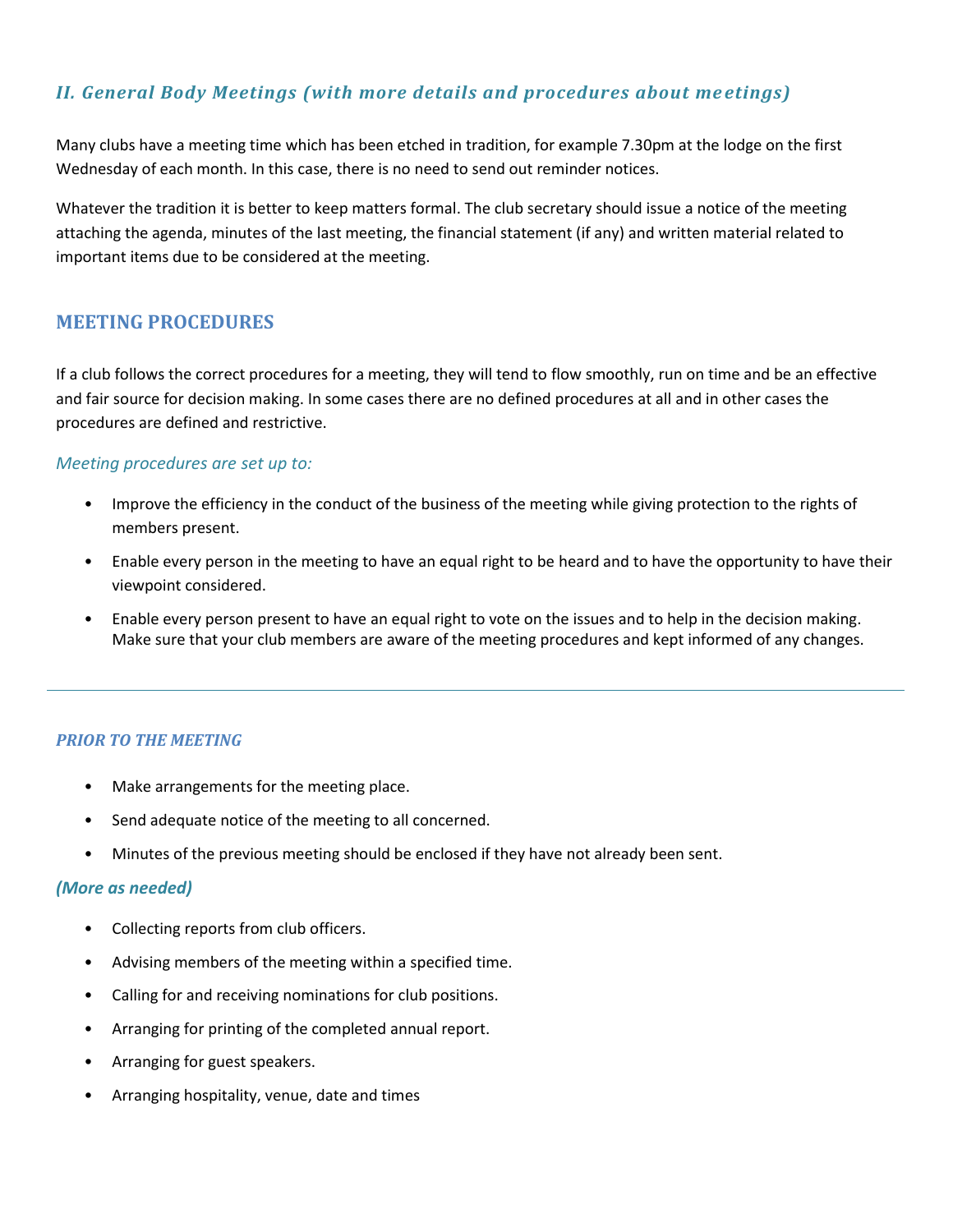#### *Agenda*

The agenda should be detailed enough to allow all those attending the meeting to arrive fully informed and prepared. Where possible ensure supporting papers/notes accompany the agenda.

#### *Elements of an agenda* are shown below –

- 1. Opening Formalities 2. Apologies 3. Confirmation of Minutes 4. Business Arising from the Minutes 12. Election of Auditor 13. Guest Speaker
- 5. Correspondence
- 6. Business Arising from the Correspondence
- 7. President's Report
- 8. Treasurer's Report
- 9. Approval of Memberships
- 10. Special Reports
- 11. Election of Office Bearers
- 14. Motions on Notice
- 15. General Business
- 16. Notice of Motions
- 17. New Business
- 18. Date of Next Meeting
- 19. Close of Meeting

#### *AT THE MEETING*

Meeting procedures may vary according to the level of formality required to complete the agenda efficiently. A small club might be able to dispense with the more formal agendas required by a national organization.

Most people have experience with meetings. Often the constitution of clubs will give guidelines on how meetings are to be called and managed.

For formal meetings, Rules of Debate can be used. These are guidelines based on Parliamentary procedure and apply to general meetings of members and public meetings. Formal procedure gives meetings a structure and helps members reach clear decisions. They can also help control large meetings or a single antagonist on a committee.

#### *Motions*

The Rules of Debate require that all business be put forward as a positive statement of action called a "motion". A motion is a formal recommendation put to a meeting for debate and consideration.

#### *Understanding Motions*

All items of business or issues requiring a decision must be presented to the meeting as motions which if passed, will then become resolutions.

All motions should be proposed by the "mover" in front of the chairperson and then supported (seconded) by another committee member before any discussion can take place on the item. Example: "Club fees should be increased by 15% next year".

The proposer then explains the motion to support it. The seconder has the right to speak immediately or wait till the end of the debate.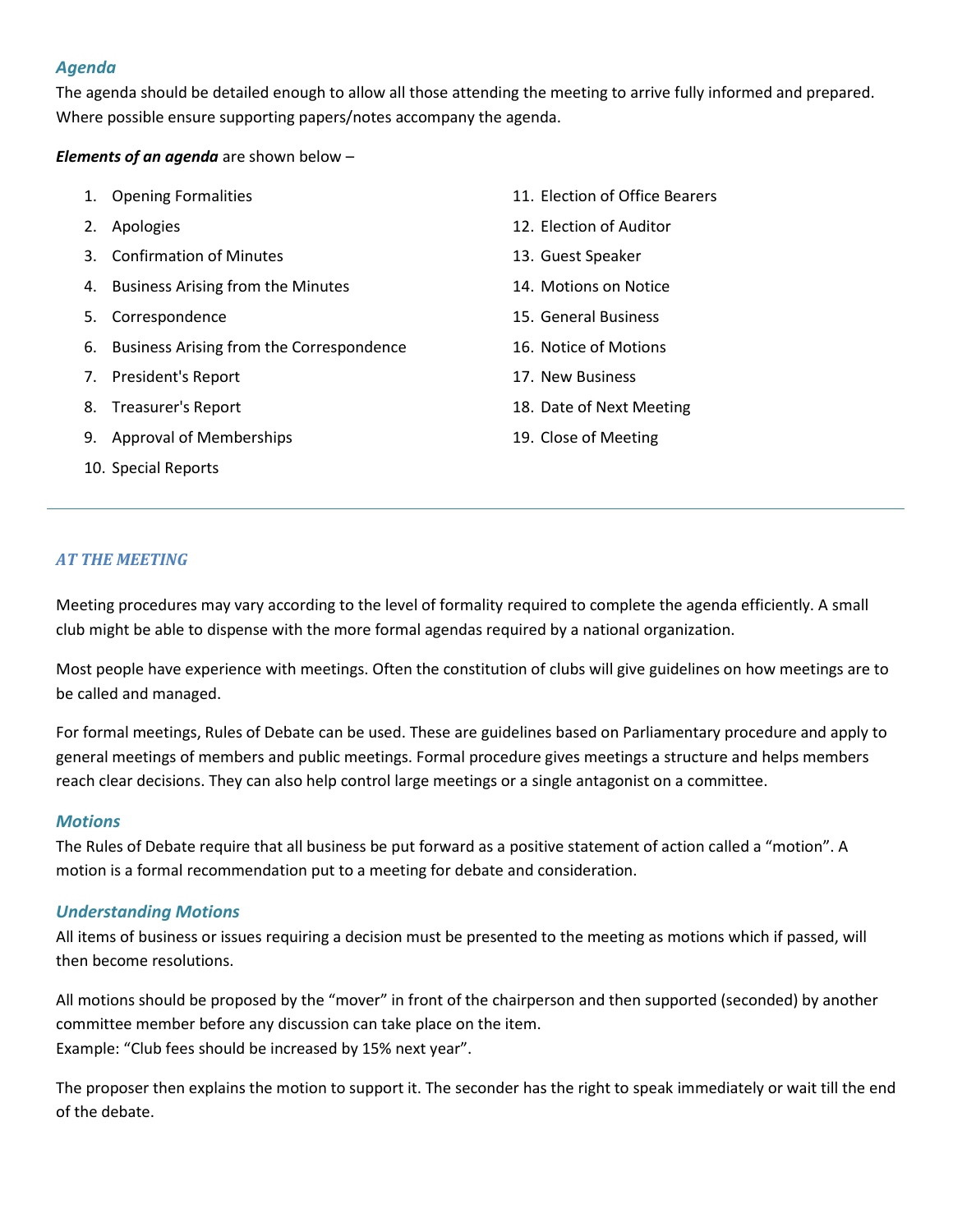The chairperson then calls for speakers alternately for and against the motion. At the end of the debate, the proposer can reply. A vote is taken. The secretary should record the motion, who proposed and seconded it and whether it was carried.

#### *Amendments*

Any speaker can move an amendment to the motion. When this happens, people speak for and against the amended motion. The amendment must be put before voting on the original motion. If the amended motion is carried, the debate continues on the amended motion. If the amended motion is lost, discussion moves back to the original motion.

#### *CHAIRING MEETINGS*

Throughout the meeting the chairperson:

- Notes who wishes to speak, and indicates when a person may speak.
- Is responsible for keeping conversation to the subject.
- Decides when discussion should be brought to an end.
- Does not usually get involved in the discussion unless their opinion is sought.
- Should summarize the issue under discussion to aid in decision making.
- If it is apparent that a decision cannot be made refer the item to a working group for a report at the next meeting.

#### *VOTING AT MEETINGS*

The chairperson must have a clear understanding of the voting rights of members (see your club's constitution).

There are several ways of voting. Choose the one most appropriate to your situation - don't opt for a secret ballot when you know everyone in the room agrees on an issue.

- *General agreement*  why put it to the vote if it seems everyone is in agreement? The chairperson can say "Do we all agree that...? Does anyone disagree?"
- *Verbal*  the chairperson asks people to say "yes" or "no" and decides which was the louder response. Suitable for larger groups.
- *Show of Hands*  the chairperson asks people to raise their hand to either "yes" or "no" and counts the hands. This is useful where a precise vote count is required.
- *Individual vote*  the chairperson asks each person to turn for their view. This is better suited to small groups it prevents anyone from fence-sitting.
- *Secret ballot*  individuals vote on paper and two elected people often committee members count the votes. Suitable for elections.
- *Proxy*  individuals who are absent can give someone else the power to cast their vote. Proxy votes are permitted only if the constitution allows for them and are usually bound by strict rules to prevent unfair lobbying, eg. votes may be cast only in writing a week in advance.
- **Postal** again, these are only permitted if the constitution allows them.